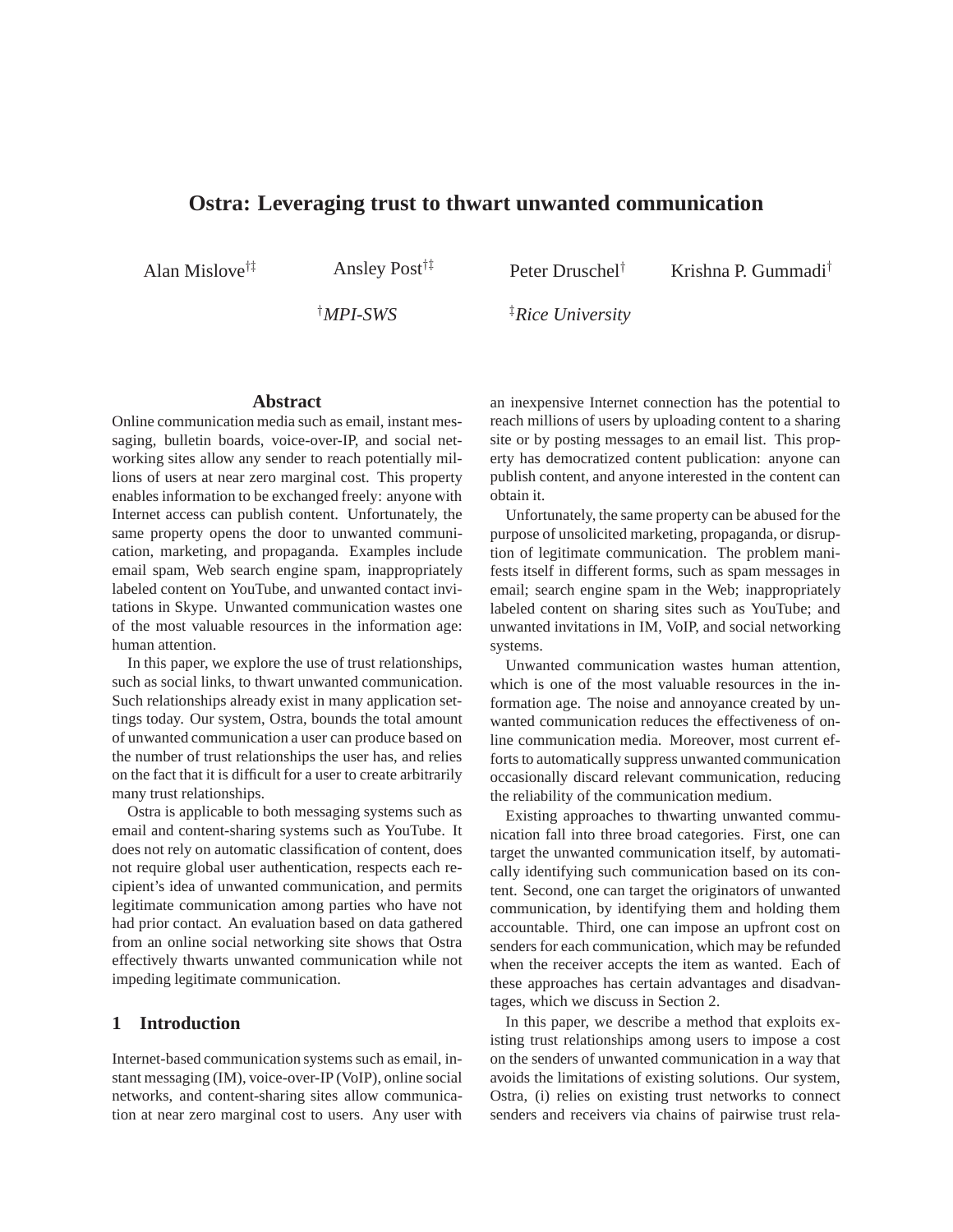tionships; (ii) uses a pairwise, link-based credit scheme that imposes a cost on originators of unwanted communications without requiring sender authentication or global identities; and (iii) relies on feedback from receivers to classify unwanted communication. Ostra ensures that unwanted communication strains the originator's trust relationships, even if the sender has no direct relationship with the ultimate recipient of the communication. A user who continues to send unwanted communication risks isolation and the eventual inability to communicate.

The trust relationships (or social links) that Ostra uses exist in many applications. The links can be explicit, as in online social networking sites, or implicit, as in the links formed by a set of email, IM, or VoIP users who include each other in their contact lists. Ostra can use such existing social links as long as acquiring and maintaining a relationship requires some effort. For example, it takes some effort to be included in someone's IM contact list (making that person's acquaintance); and it may take more effort to maintain that status (occasionally producing wanted communication). With respect to Ostra, this property of a social network ensures that an attacker cannot acquire and maintain arbitrarily many relationships or replace lost relationships arbitrarily quickly.

Ostra is broadly applicable. Depending on how it is deployed, it can thwart unwanted email or instant messages; unwanted invitations in IM, VoIP, or online social networks; unwanted entries or comments in blogging systems; or inappropriate and mislabeled contributions to content-sharing sites such as Flickr and YouTube.

The rest of this paper is organized as follows. Section 2 describes existing approaches to preventing unwanted communication, as well as other related work. Section 3 describes a "strawman" design that assumes strong user identities. Section 4 describes the design of Ostra and Section 5 discusses issues associated with deploying Ostra. Section 6 evaluates a prototype of Ostra on traces from an online social network and an email system. Section 7 sketches a fully decentralized design of Ostra. Finally, Section 8 concludes.

# **2 Related work**

Unwanted communication has long been a problem in the form of email spam, and many strategies have been proposed to deal with it. However, the problem increasingly afflicts other communication media such as IM, VoIP, and social networking and content-sharing sites. In this section, we review existing approaches and describe how they relate to Ostra.

### **2.1 Content-based filtering**

The most widespread approach to fighting unwanted communication is content-based filtering, in which recipients use heuristics and machine learning to classify communication automatically on the basis of its content. Popular examples include SpamAssassin [22] and DSPAM [7]. Content-based filters are also used for other types of unwanted communication, such as blog spam [17] and network-based security attacks [14].

Content-based filtering, however, is subject to both false positives and false negatives. False negatives that is, when unwanted communication is classified as wanted — are a mere inconvenience. False positives [2] are a much more serious concern, because relevant messages are marked as unwanted and thus may not be received [13]. Moreover, there is a continual arms race [12] between spammers and filter developers, because the cognitive and visual capabilities of humans allow spammers to encode their message in a way that users can recognize but filtering programs have difficulty detecting.

### **2.2 Originator-based filtering**

Another approach is to classify content by its originator's history and reputation. One such technique is whitelisting, in which each user specifies a list of other users from whom they are willing to receive content.

Whitelisting is commonly deployed in IM applications such as iChat and AIM, in VoIP systems such as Skype, and in social networking sites such as LinkedIn. In these cases, users have to be on each other's whitelists (i.e., their lists of contacts) to be able to exchange messages. To get on each other's whitelists, two users must exchange a special invitation. If the invitation is accepted, the two parties are added to each other's whitelists. If the invitation is rejected, then the inviter is added to the invitee's blacklist, which prevents the inviter from contacting the invitee again. RE [11] extends whitelists to automatically and securely include friends of friends.

To be effective, whitelisting requires that users have unique identifiers and that content can be authenticated; otherwise, it is easy for malicious users to make their communication seem to come from a whitelisted source. In most deployed email systems, messages cannot be reliably authenticated. However, secure email services, IM, VoIP services, and social networking sites can authenticate content. Whitelisting, however, cannot deal with unwanted invitations, another form of unwanted communication.

#### **2.3 Imposing a cost on the sender**

A third approach is to discourage unwanted communication by imposing a cost on the originators of either all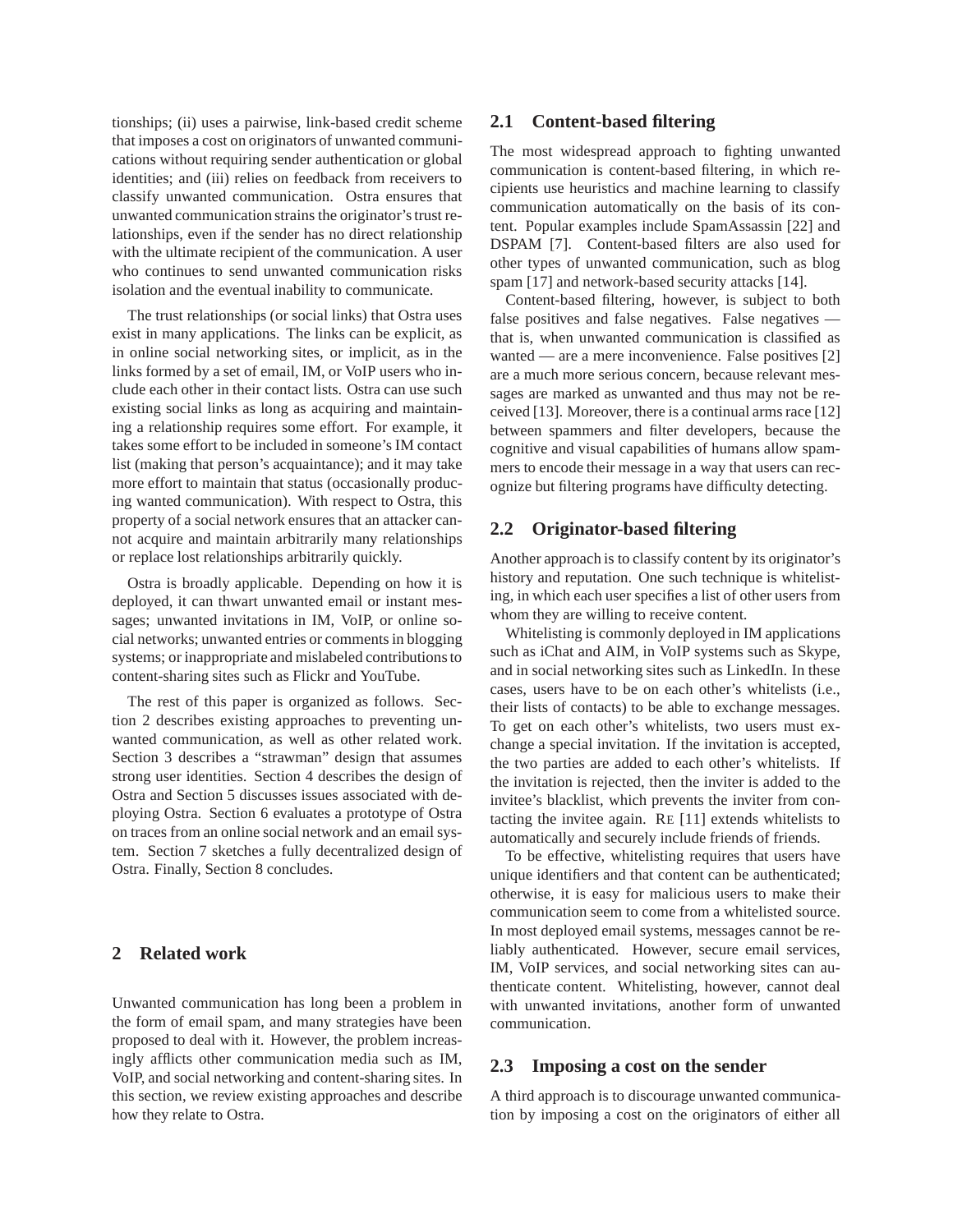communication or unwanted communication. The cost can be monetary or in terms of another limited resource.

Quota- and payment-based approaches attempt to change the economics of unwanted communication by imposing a marginal cost on the transmission of an (unwanted) message.

Systems have been proposed in which senders must commit to paying a per-message fee or token before sending a digital communication [10,20,24]. These solutions attempt to model the postal service; they are based on the assumption that the cost will discourage mass distribution of unwanted messages. In some of the proposed systems, the per-message fee is charged only if the receiver classifies the messages as unwanted. This feature is important because originators of legitimate communication can still reach a large audience at low cost.

In general, deploying a decentralized email system that charges a per-message fee may require a micropayment infrastructure, which some have claimed is impractical [1, 15, 19]. Systems based on quotas do not need micropayments but still require a market for the distribution of tokens.

In challenge–response systems, the sender of a message must prove she is a human (as opposed to a computer program) before the message is delivered. Challenge–response systems can be viewed as imposing a cost on senders, where the cost is the human attention necessary to complete the challenge.

However, some automatically generated email messages (e.g., from an e-commerce site) are wanted; receiving such messages requires users to create a whitelisted email address to avoid false positives. Moreover, the need to complete a challenge may annoy and discourage some legitimate senders.

### **2.4 Content rating**

Many content-sharing sites (e.g., YouTube [25]) use content rating. Users can indicate the level of interest, relevance, and appropriateness of a content item they have viewed. The content is then tagged with the aggregated user ratings. Content ratings can help users to identify relevant content and avoid unwanted content. These ratings can also help system administrators to identify potentially inappropriate content, which they can then inspect and possibly remove. Content rating is applicable only to one-to-many communication. Moreover, content-rating systems can be manipulated, particularly in a system with weak user identities.

### **2.5 Leveraging relationships**

Online social relationships are used in Web-based applications for content sharing [25], socializing [9], and professional networking [16]. LinkedIn uses implicit whitelisting of a user's friends and offers a manual introduction service based on the social network. However, none of these sites leverages the social network to enable legitimate communication automatically among users who have not had prior contact, while thwarting unwanted communication.

Trust relationships are being used in the PGP web of trust [27] to eliminate the need for a trusted certificate authority. SybilGuard [26] uses social network links to identify users with many identities (Sybils). In Ostra, we use trust relationships to ensure that a user with multiple identities cannot send additional unwanted communication, unless she also has additional relationships.

### **3 Ostra strawman**

In this section, we describe a strawman design of Ostra. The design is appropriate for trusted, centralized communication systems in which users have strong identities (i.e., each individual user has exactly one digital identity). We discuss the basic properties of this design in the context of two-party communication (e.g., email and IM), multi-party communication (e.g., bulletin boards and mailing lists), and content-sharing sites (e.g., YouTube and Flickr). Section 4 describes a refined design that removes the need for strong identities, because such identities are difficult to obtain in practice.

### **3.1 Assumptions**

The strawman design is based on three assumptions.

- 1. Each user of the communication system has exactly one unique digital identity.
- 2. A trusted entity observes all user actions and associates them with the identity of the user performing the action.
- 3. Users classify communication they receive as wanted (relevant) or unwanted (irrelevant).

Assumption 1 would require a user background check (e.g., a credit check) as part of the account creation process, to ensure that a user cannot easily create multiple identities; this assumption will be relaxed in Section 4. Assumption 2 holds whenever a service is hosted by a trusted Web site or controlled by a trusted tracker component; the trusted component requires users to log in and associates all actions with a user. We sketch a decentralized design that does not depend on this assumption in Section 7.

Producing communication can mean sending a email or chat message; adding an entry or comment to a blog;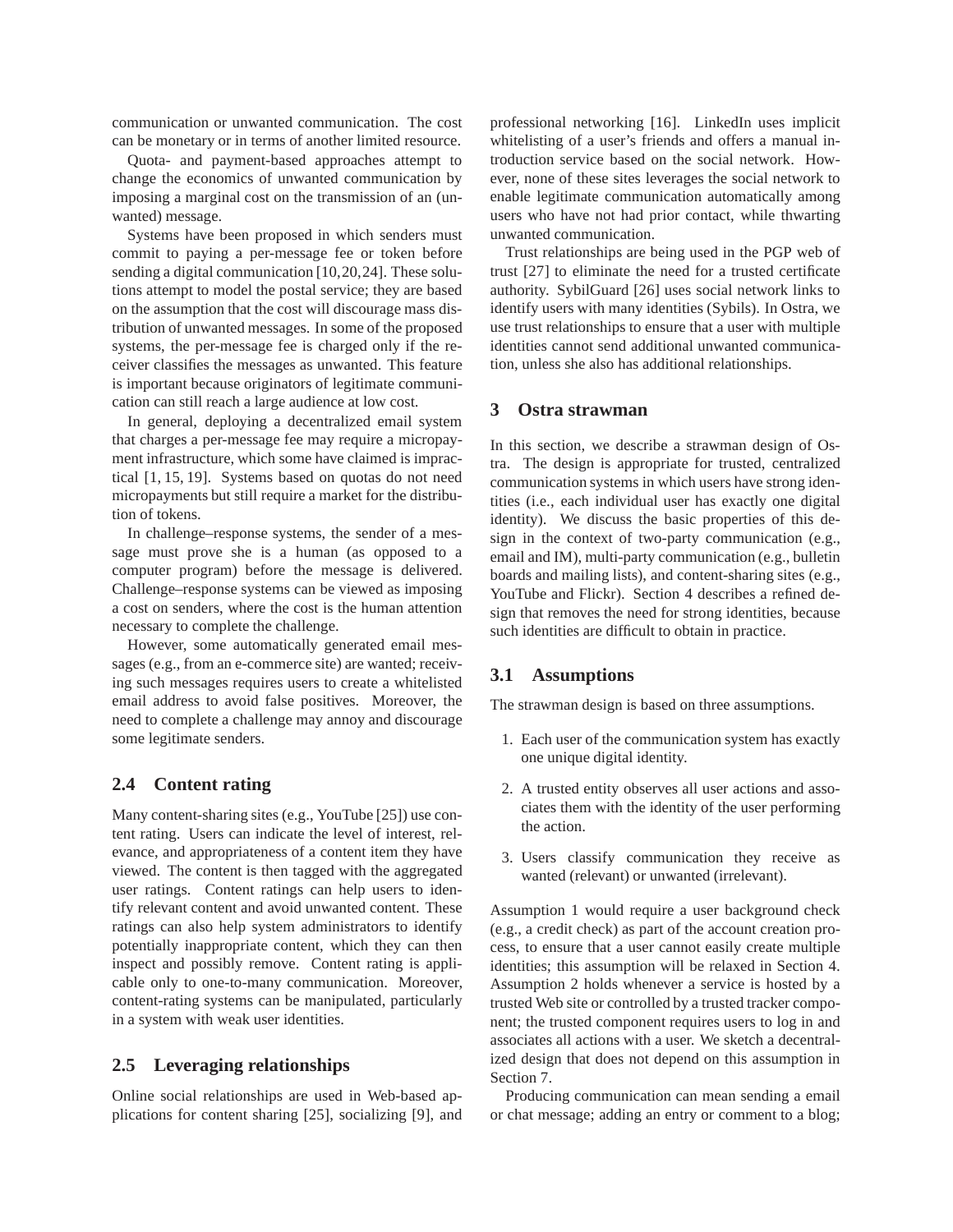

Figure 1: Diagram of (a) the original communication system S, and (b) the communication system with Ostra. The three phases of Ostra  $-$  (1) authorization, (2) transmission, and (3) classification — are shown.

sending an invitation in an IM, VoIP, or social networking system; or contributing content in a content-sharing site. Receiving communication can mean receiving a message or viewing a blog entry, comment, or search result.

Typically, a user considers communication unwanted if she feels the content was not worth the attention. A user considers a blog entry, comment, or content object as unwanted if she considers the object to be inappropriate for the venue (e.g., site, group, or blog space) it was placed in or to have inappropriate search tags, causing the object to appear in response to an unrelated search.

### **3.2 System model**

Figure 1 shows how Ostra interacts with a given communication system S. Ostra is a separate module that runs alongside the existing communication system. With Ostra, communication consists of three phases.

*Authorization*: When a sender wishes to produce a communication, she first passes the communication to Ostra. Ostra then issues a token specific to the sender, recipient, and communication. If the sender has previously sent too much unwanted communication, Ostra refuses to issue such a token and rejects the communication.

*Transmission*: Ostra attaches the token to the communication and transmits it using the existing communication mechanism. On the receiving side, Ostra accepts the communication if the token is valid. The communication is then provided to the recipient. Note that Ostra is not involved in the actual transmission of the communication.

*Classification*: The recipient classifies the communication as either wanted or unwanted, according to her personal preferences. This feedback is then provided to Ostra. Finally, Ostra makes this feedback available to the sender.

### **3.3 User credit**

Ostra uses credits to determine whether a token can be issued. Each user is assigned a credit balance, B, with an initial value of 0. Ostra also maintains a per-user balance range [L, U], with  $L \le 0 \le U$ , which limits the range of the user's credit balance (i.e.,  $L \leq B \leq U$  at all times). We denote the balance and balance range for a single user as  $B_L^U$ . For example, if a user's state is  $3^{+6}_{-5}$ , the user's current credit balance is 3, and it can range between –5 and 6.

When a token is issued, Ostra requires the sender to reserve a credit and the receiver to reserve a place holder for this credit in their respective credit balances. To make these reservations, the sender's  $L$  is raised by one, and the receiver's  $U$  is lowered by one. If these adjustments would cause either the sender's or the receiver's credit balance to exceed the balance range, Ostra refuses to issue the token; otherwise, the token is issued. When the communication is classified by the receiver, the range adjustments are undone. If the communication is marked as unwanted, one credit is transferred from the sender to the receiver.

Let us consider an example in which both the sender's and the receiver's initial balances are  $0^{+3}_{-3}$ . When the token is issued, the sender's balance changes to  $0^{+3}_{-2}$ , and the receiver's balance changes to  $0^{+2}_{-3}$ , representing the credit reservation. Let us assume that the communication is classified as unwanted. In this case, a credit is transferred from the sender to the receiver; the receiver's balance becomes  $1^{+3}_{-3}$ , and the sender's becomes  $-1^{+3}_{-3}$ .

This algorithm has several desirable properties. It limits the amount of unwanted communication a sender can produce. At the same time, it allows an arbitrary amount of wanted communication. The algorithm limits the number of tokens a user can acquire before any of the associated communication is classified; thus, it limits the total amount of potentially unwanted communication a user can produce. Finally, the algorithm limits the number of tokens that can be issued for a specific recipient before that recipient classifies any of the associated communication; thus, an inactive or lazy user cannot cause senders to reserve a large number of credits, which would be bound until the communication were classified.

### **3.4 Credit adjustments**

Several issues, however, remain with the algorithm described so far. When a user's credit balance reaches one of her credit bounds, she is, in effect, banned from producing (in the case of the lower bound) or receiving (in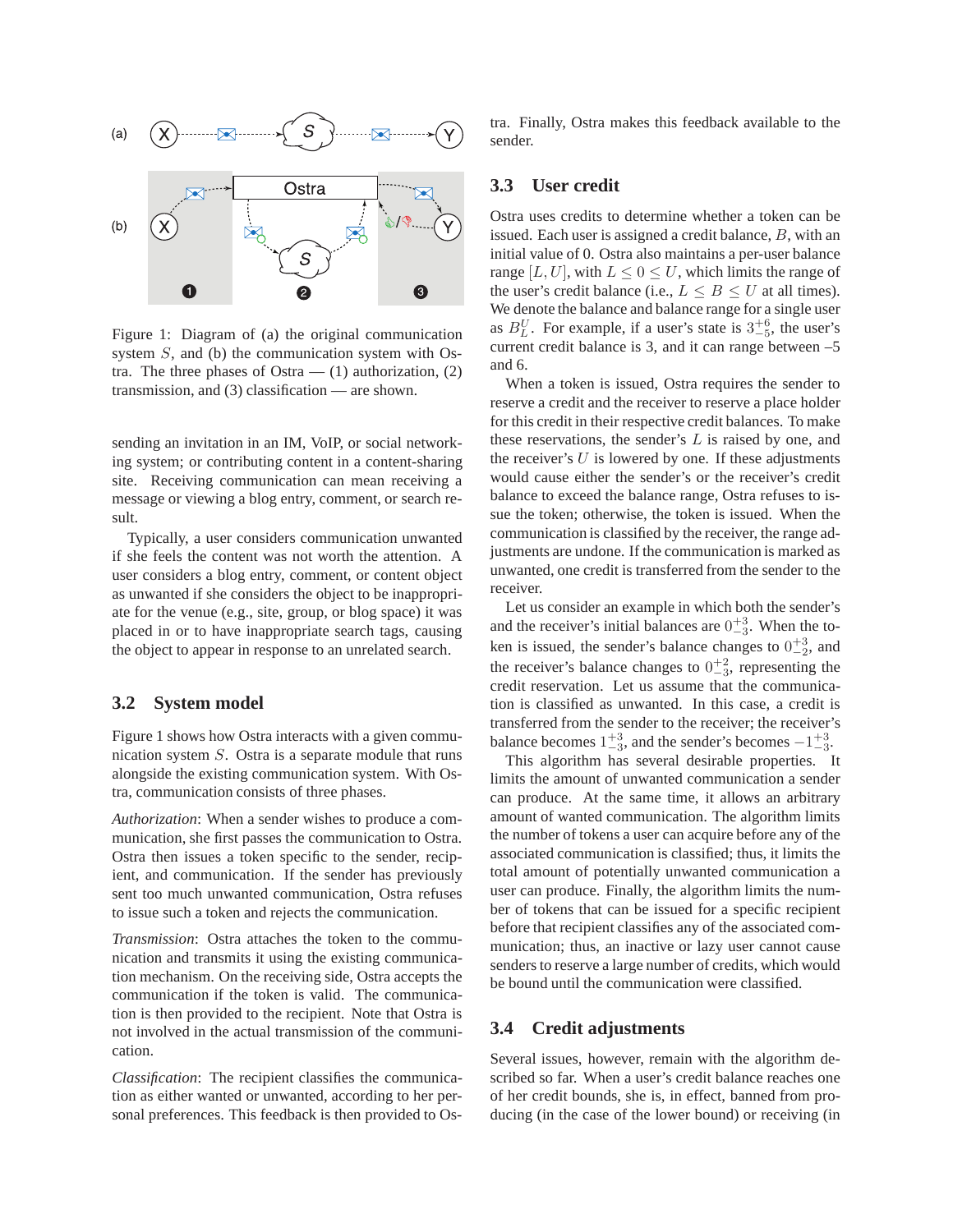the case of the upper bound) any further communication. What can cause a legitimate user's credit balance to reach her bounds? Note that on the one hand, a user who receives unwanted communication earns credit. On the other hand, even a well-intentioned user may occasionally send communication to a recipient who considers it unwanted and therefore lose credit. Across all users, these effects balance out. However, unless a user, on average, receives precisely the same amount of unwanted communication as she generates, her credit balance will eventually reach one of her bounds. As a result, legitimate users can find themselves unable to communicate.

To address this problem, credit balances in Ostra decay towards 0 at a constant rate d with  $0 \le d \le 1$ . For example, Ostra may be configured so that each day, any outstanding credit (whether positive or negative) decays by 10%. This decay allows an imbalance between the credit earned and the credit lost by a user. The choice of d must be high enough to cover the expected imbalance but low enough to prevent considerable amounts of intentional unwanted communication. As we show as part of Ostra's evaluation, a small value of  $d$  is sufficient to ensure that most legitimate users never exceed their credit range.

With this refinement, Ostra ensures that each user can produce unwanted communication at a rate of at most

$$
d * L + S
$$

where  $S$  is the rate at which the user receives communication that she marks as unwanted.

A denial of service attack is, however, still possible. Colluding malicious users can inundate a victim with large amounts of unwanted communication, causing the victim to acquire too much credit to receive any additional communication. For these users, the rate of decay may be too low to ensure that they do not exceed their credit balances. To prevent such attacks, we introduce a special account,  $C$ , that is not owned by any user and has no upper bound. Users with too much credit can transfer credit into C, thereby enabling them to receive further communication. Note that the credit transferred into C is subject to the usual credit decay, so the total amount of credit available to active user accounts does not diminish over time. Additionally, users can only deposit credit into C; no withdrawals are allowed.

Finally, there is an issue with communication failures (e.g., dropped messages) and users who are offline for extended periods. Both may cause the sender to reserve a credit indefinitely, because the receiver does not classify the communication. The credit decay does not help in this situation, because the decay affects only the credit balance and not the credit bounds. Therefore, Ostra uses a timeout  $T$ , which is typically on the order of days. If a communication has not been classified by the re-

| Operation           | <b>Net Change in System Credit</b>        |  |  |
|---------------------|-------------------------------------------|--|--|
| User joins system   | 0, as user's initial credit balance is 0  |  |  |
| Wanted comm. sent   | 0, as no credit is exchanged              |  |  |
| Unwanted comm. sent | 0, as credit is transferred between users |  |  |
| Daily credit decay  | 0, as total credit was 0 before decay     |  |  |

Table 1: Operations in Ostra, and their effect on the total system credit. No operation alters the sum of credit balances.

ceiver after  $T$ , the credit bounds are automatically reset as though the destination had classified the communication as wanted. This feature has the added benefit that it enables receivers to plausibly deny receipt of communication. A receiver can choose not to classify some communication, thus concealing its receipt.

### **3.5 Properties**

Ostra's system of credit balances observes the following invariant:

#### *At all times, the sum of all credit balances is 0*

The conservation of credit follows from the fact that (i) users have an initial zero balance when joining the system, (ii) all operations transfer credit among users, and (iii) credit decay affects positive and negative credit at the same rate. Table 1 details how each operation leaves the overall credit balance unchanged. Thus, credit can be neither created nor destroyed. Malicious, colluding users can pass credits only between themselves; they cannot create additional credit or destroy credit. The amount of unwanted communication that such users can produce is the same as the sum of what they can produce individually.

We have already shown that each user can produce unwanted communication at a rate of no more than  $d*L+S$ . We now characterize the amount of unwanted subset of the user population can produce. Let us examine a group of users F. Owing to the conservation of credit, users in this group cannot conspire to create credit; they can only push credit between themselves. Thus, the users in  $F$  can send unwanted communication to users not in  $F$ at a maximal rate of

$$
|F| * d * L + S_F
$$

where  $S_F$  is that rate at which users in F (in aggregate) receive communication from users not in  $F$  that they mark as unwanted.

The implication of the above analysis is that we can characterize the total amount of unwanted communication that non-malicious users can receive. Let us partition the user population into two groups: group  $G$  are "good" users, who rarely send unwanted communication, and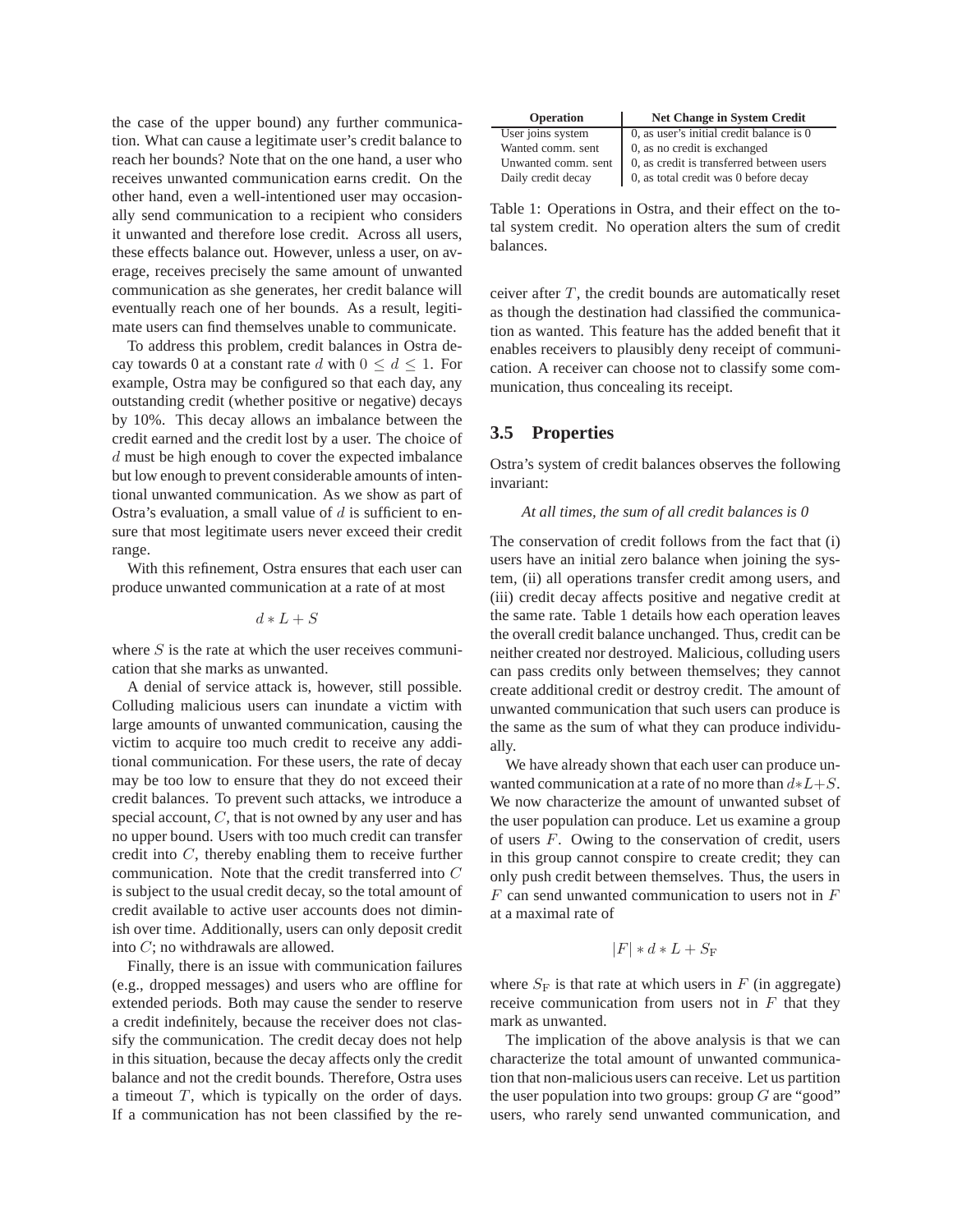|                    | <b>Action</b>                       | Cost                         | <b>Reward</b>              |
|--------------------|-------------------------------------|------------------------------|----------------------------|
| <b>Sending</b>     | Send wanted communication           |                              |                            |
|                    | Send unwanted communication         | credit                       |                            |
| <b>Classifying</b> | Classify as wanted                  |                              | Sender likely to send more |
|                    | Classify as unwanted                |                              | 1 credit, throttle sender  |
|                    | Misclassify as wanted               | Sender likely to send more   |                            |
|                    | Misclassify as unwanted             | Sender unlikely to send more | 1 credit                   |
| Abuse              | Don't use token                     | Ties up credit for $T$       |                            |
|                    | Don't classify                      | Ties up credit for $T$       |                            |
|                    | Drop incoming communication $(\S7)$ | 1 credit                     |                            |

Table 2: Incentives for users of Ostra. Users are incentivized to send only wanted communication, to classify communication correctly, and to classify received communication promptly. Marking an incoming communication as unwanted has the effect of discouraging the sender from sending additional communication, as the sender is informed of this and loses credit. Alternatively, marking an incoming communication as wanted costs the sender nothing, allowing the sender to send future communication with increased confidence.

group  $M$  are "malicious" users, who frequently send unwanted communication. Now, the maximal rate at which  $G$  can receive unwanted communication from  $M$  is

$$
|M| * d * L + S_M
$$

which implies that, on average, each user in  $G$  can receive unwanted communication at a rate of

$$
\frac{|M|}{|G|} * d * L + \frac{S_M}{|G|}
$$

However, we expect  $S_M$  to be small as users in G rarely send unwanted communication. Thus, the rate of receiving unwanted communication is dominated by static system parameters and by the ratio between the number of good and malicious users. Moreover, this analysis holds regardless of the amount of good communication that the malicious users produce.

Finally, Ostra has an incentive structure that discourages bad behavior and rewards good behavior. Table 2 shows a list of possible user actions and their costs and rewards.

### **3.6 Multi-party communication**

Next, we show how the design can be used to support moderated multi-party communication, including mailing lists and content-sharing sites. The existing design generalizes naturally to small groups in which all members know each other. In this case, communication occurs as a series of pairwise events between the originator and each of the remaining group members.

In moderated groups, which are usually larger, a moderator decides on behalf of the list members if communication submitted to the group is appropriate. In this case, Ostra works exactly as in the two-party case, except that the moderator receives and classifies the communication on behalf of all members of the group.

Thus, only the moderator's attention is wasted by unwanted communication, and the cost of producing unwanted communication is the same as in the two-party case. However, an overloaded moderator may choose to increase the number of credits required to send to the group, to mitigate her load by discouraging inappropriate submissions.

Large content-sharing sites usually have contentrating systems or other methods for flagging content as inappropriate. Ostra could be applied, for instance, to thwart the submission of mislabeled videos in YouTube, by taking advantage of the existing "flag as inappropriate" mechanism. When a user's video is flagged as inappropriate, it is reviewed by a YouTube employee; if it is found to be mislabeled, the submission is classified as unwanted for the purposes of Ostra.

Extending Ostra to work with unmoderated multiparty communication systems is the subject of ongoing work but is beyond the scope of this paper.

### **4 Ostra design**

The strawman design described in the previous section requires strong user identities: that is, each individual user is guaranteed to have at most one unique digital identity. Such identities are not practical in many applications, as they require a background check as part of the account creation process. Such checks may not be accepted by users, and as far as we know, few services that require such a strong background check have been widely adopted on the Internet.

In this section, we refine the design of Ostra so that it does not require strong user identities. It is assumed that the communication system ensures that each identity is unique, but an individual user may sign up multiple times and use the system under different identities at different times. Our refined design leverages trust relationships to preserve Ostra's properties despite the lack of strong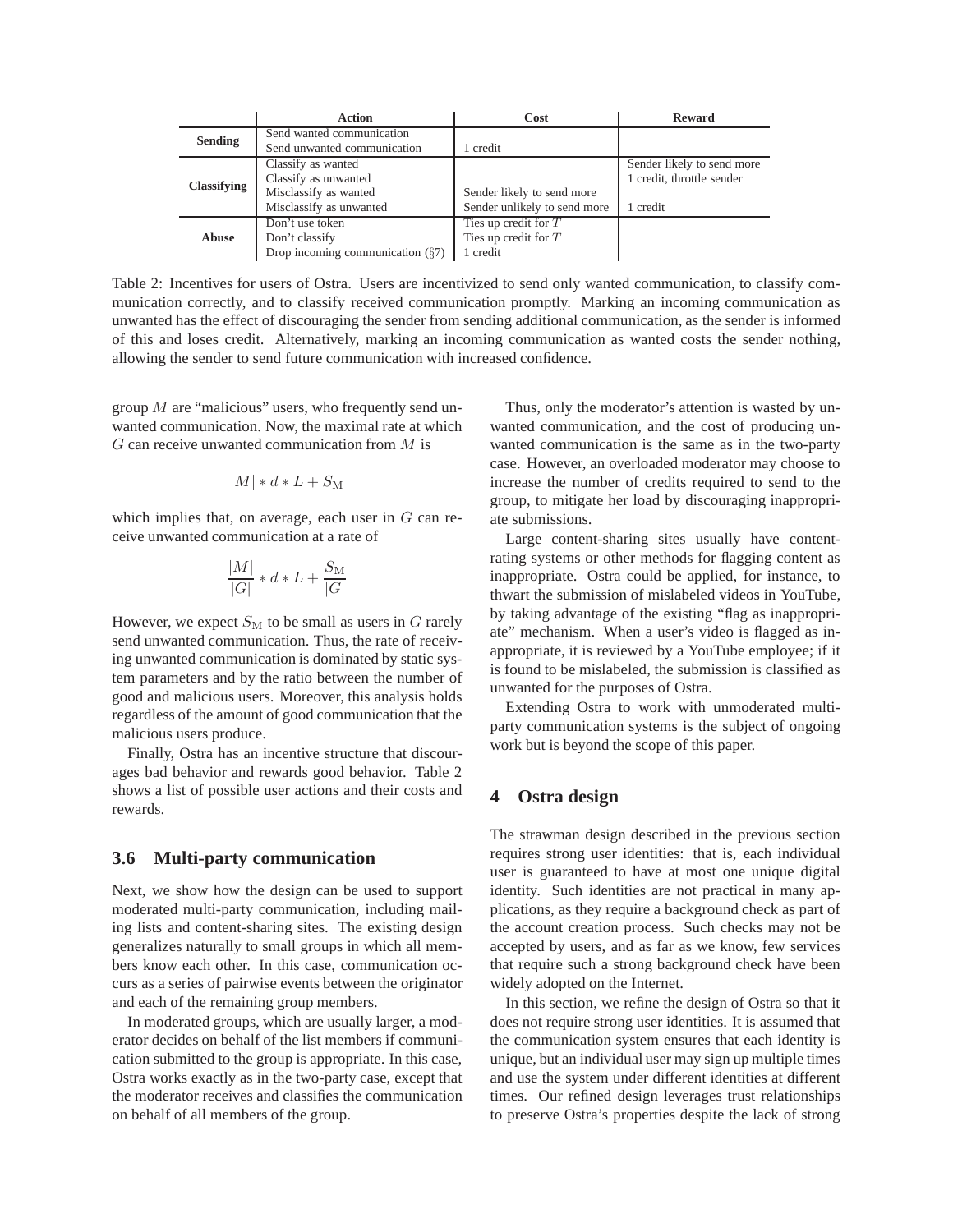user identities. We still assume that a trusted entity such as a Web site hosts the communication service and runs Ostra. Later, in Section 7, we sketch out how Ostra could be applied to decentralized services.

The refined design of Ostra replaces the per-user credit balances with balances that are instead associated with the links among users in a trust network. We show that this mapping preserves the key properties of the strawman design, even though Ostra no longer depends on strong identities. We begin by defining a trust network and then describe how Ostra works with weak identities.

### **4.1 Trust networks**

A trust network is a graph  $G = (V, E)$ , where V is the set of user identifiers and  $E$  represents undirected links between user identifiers who have a trust relationship. Examples of trust networks are the user graph of an email system (where  $V$  is the set of email addresses and  $E$  is the set of email contacts) and online social networks (where  $V$  is the set of accounts and  $E$  is the set of friends). For convenience, we shall refer to two users connected by an edge in the trust network as friends.

For the purposes of Ostra, a trust network must have the property that there is a non-trivial cost for initiating and maintaining links in the network. As a result, users in the trust network cannot acquire new relationships arbitrarily fast and cannot maintain an arbitrarily large number of relationships. We do not make any assumptions about the nature or the degree of trust associated with a relationship.

Finally, the trust network must be connected, meaning that there is a path of trust links between any two user identities in the network. Previous studies [4, 18] have shown that the user graphs in existing social networks tend to be dominated by a single large component, implying that the networks are largely connected.

Ostra assumes that the users of a communication system are connected by a trust network and that Ostra has a complete view of this network.

### **4.2 Link credit**

Because a user may have multiple identities, we can no longer associate a separate credit balance with each identity. Otherwise, a malicious user could gain additional credit and send arbitrary amounts of unwanted communication simply by creating more identities. Instead, Ostra leverages the cost of forming new links in trust networks to enforce a bound on each user.

Specifically, each link in the trust network is assigned a link credit balance  $B$ , with an initial value of 0, and a link balance range  $[L, U]$ , with  $L \leq 0 \leq U$  and  $L \leq B \leq U$ . These are analogous to the user credit



Figure 2: Mapping from (a) per-user credits to (b) perlink credits.

balance and range in the original design. We denote the balance and balance range for a link  $X \leftrightarrow Y$  from X's perspective as  $B_L^U$ . For example, if the link has the state  $X \rightarrow Y$  $X \rightarrow Y$ 

 $3^{+6}_{-5}$ , then X is currently owed 3 credits by Y, and the balance can range between –5 and 6.

The link balance represents the credit state between the user identities connected by the link. Ostra uses this balance to decide whether to issue tokens. It is important to note that the credit balance is symmetric. For example, if the link balance on the  $X \leftrightarrow Y$  link is  $1^{+3}_{-2}$ , then X is  $X \rightarrow Y$ owed one credit by  $Y$ , or, from  $Y$ 's perspective,  $Y$  owes  $Y \rightarrow X$ 

X one credit (the latter can be denoted  $-1^{+2}_{-3}$ ).

We map the user credit balance in the strawman design to a set of link credit balances on the user's adjacent links in the trust network. For example, as shown in Figure 2, if a user has two links in the trust network, the user's original credit balance is replaced with two separate credit balances, one on each link. However, we cannot compute a user balance by taking the sum of the link balances – in fact, the concept of a user balance is no longer useful because a user can create many identities and establish links between them. Instead, we introduce a new mechanism for credit transfer that uses link balances, rather than user balances, to bound the amount of unwanted communication that users can send.

We now describe this mechanism for transferring credits. For simplicity, we first describe the case of communication between users who are friends in the trust network. We then generalize the credit transfer mechanism to the case in which two arbitrary users wish to communicate.

#### **4.2.1 Communication among friends**

As in the strawman design, a user who wishes to send communication needs to obtain a token during the authorization phase. For example, a user  $X$  may request to send communication to another user  $Y$ , a friend of  $X$ 's. Ostra determines whether transferring this credit would violate the link balance range on the  $X \leftrightarrow Y$  link, and if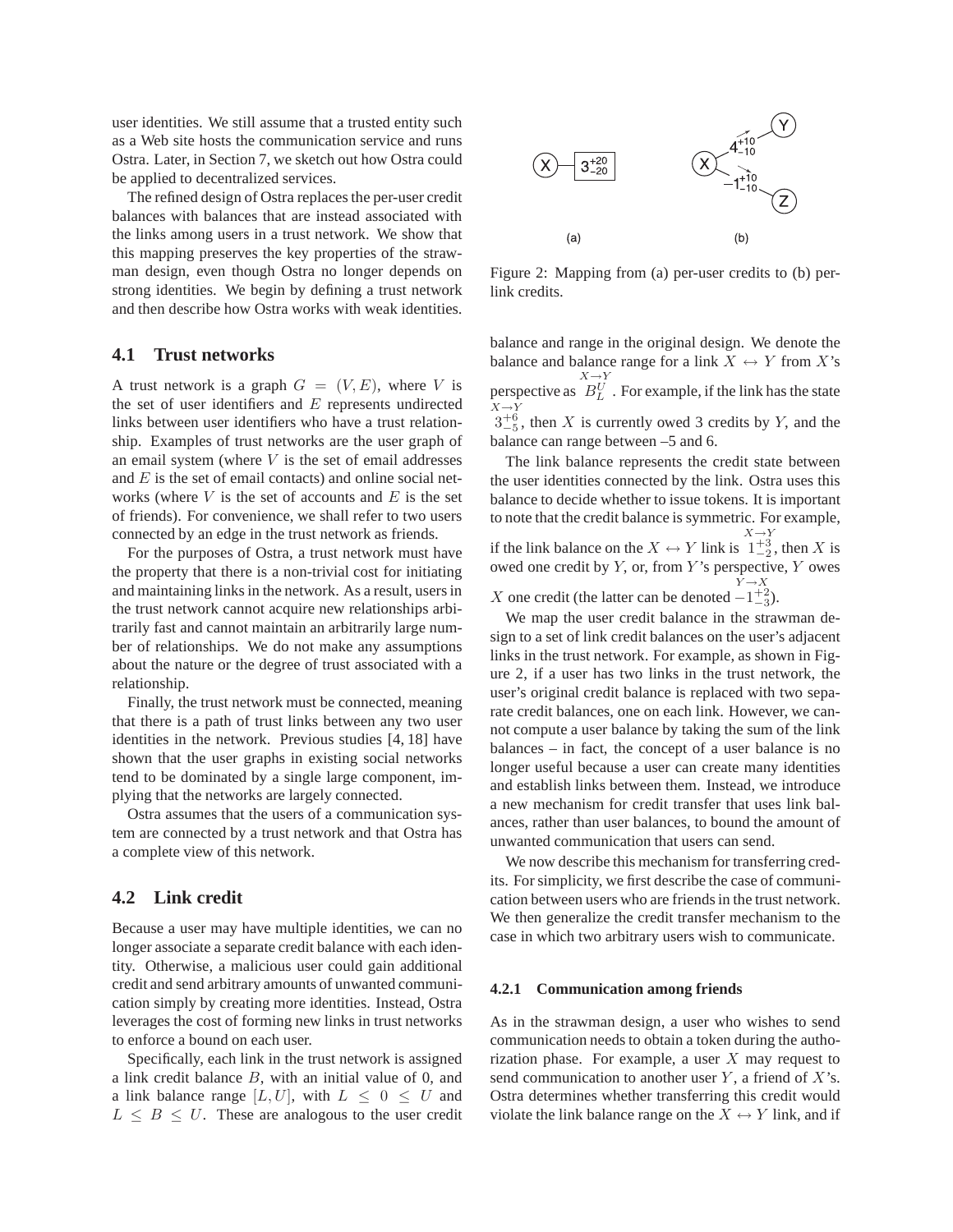

Figure 3: Link state when  $X$  sends communication to friend  $Y$ . The state of the link balance and range is shown (a) before the token is issued, (b) after the token is issued, (c) if Y marks the communication as unwanted, and (d) if Y marks the communication as wanted or if the timeout occurs.

not, it issues a signed token. The token is then included in  $X$ 's communication to user  $Y$ .

As in the strawman design, Ostra allows users to have multiple outstanding tokens by reserving credits for each potential transfer. In the example in the previous paragraph, Ostra raises the lower bound for the  $X \leftrightarrow Y$  link by one. This single adjustment has the effect of raising  $X$ 's lower bound and lowering Y's upper bound, because the lower bound on the  $X \leftrightarrow Y$  link can be viewed as the upper bound on the  $Y \leftrightarrow X$  link. Figure 3 shows the state of the  $X \leftrightarrow Y$  link during each stage of the transaction. By adjusting the balance this way for outstanding tokens, Ostra ensures that the link balance remains within its range regardless of how the pending communication events are classified.

Later, in the classification stage, user  $Y$  provides Ostra with the token and the decision whether  $X$ 's communication was wanted. The balance range adjustment that was performed in the authorization phase is then undone. Moreover, if Y reports that the communication was unwanted, Ostra adjusts the balance on the  $X \leftrightarrow Y$  link by subtracting one, thereby transferring a credit from X to Y. Thus, if the previous state of the link was  $0^{+3}_{-3}$ ,  $X \rightarrow Y$ the final state would be  $-1^{+3}_{-3}$ , meaning X owes Y one  $X \rightarrow Y$ credit. Finally, Ostra automatically cancels the token after a specified timeout  $T$ .

#### **4.2.2 Communication among non-friends**

So far, we have considered the case of sending communication between two friends in the trust network. In this section, we describe how Ostra can be used for communication between any pair of users.

When a user  $X$  wishes to send communication to a non-friend  $Z$ , Ostra finds a path consisting of trust links between  $X$  and  $Z$ . For example, such a path might be  $X \leftrightarrow Y \leftrightarrow Z$ , where X and Y are friends in the trust



Figure 4: Link state when  $X$  sends communication to non-friend  $Z$  is shown (a) before the token is issued, (b) after the token is issued, (c) if  $Z$  marks the communication as unwanted, and (d) if  $Z$  marks the communication as wanted or if the timeout occurs.

network, and  $Y$  and  $Z$  are also friends. When this path is found, the range bounds are adjusted as before, but this occurs on every link in the path. For example, if  $X$ wishes to send communication to  $Z$ , Ostra would raise the lower bound of both the  $X \leftrightarrow Y$  and the  $Y \leftrightarrow Z$ links by one. Figure 4 shows a diagram of this procedure. If this adjustment can be done without violating any link ranges, Ostra issues a token to X.

Similar to the transfer between friends, the token is then attached to  $X$ 's communication to  $Z$ . Later, in the classification stage, Z provides Ostra with the token and the decision whether the communication was wanted. Now, the range adjustments on all the links along the path are undone. If the communication was unwanted, the credit is transferred along every link of the path; Figure 4 (c) shows the result of this transfer.

It is worth noting that the intermediate users along the path are largely indifferent to the outcome of the transfer, as any credit transfer will leave them with no net change. For example, consider the scenarios shown in Figure 4 (c) and (d). In either case, the total amount of credit that intermediate user  $Y$  has with all her friends is the same regardless of the outcome. If Z marks the communication as unwanted, as shown in Figure 4(c),  $Y$  owes a credit to  $Z$ , but  $X$  now owes a credit to  $Y$ . Ostra allows users to transfer credits along trust paths such that intermediate users along the path are indifferent to the outcome.

#### **4.2.3 Generalization of Ostra strawman**

One can show that Ostra generalizes the strawman design from the previous section. Recall the account  $C$  that is owned by the trusted site. Now, we construct a trust network in which each user has a single link to  $C$ , with the link balance and balance range equal to their user balance and balance range in the strawman design. Ostra with such a trust network has the same properties as the strawman design. To see this, note that sending commu-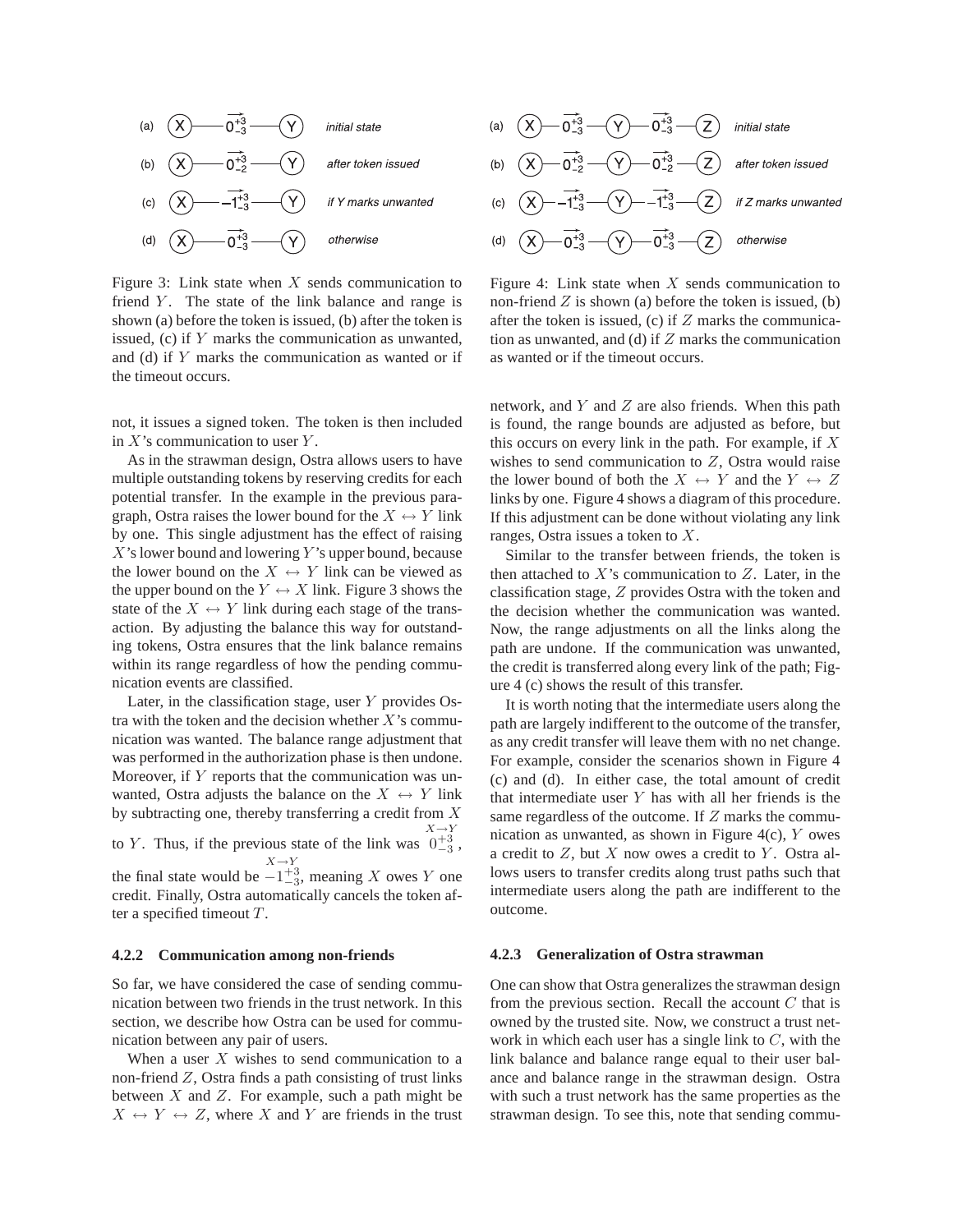

Figure 5: Generalization of per-user credit accounting to per-link credit accounting. Ostra with per-user credit (shown in (a)) can be expressed as per-link credit over a star topology (shown in (b)), with the central site  $C$  as the hub. The addition of links (shown in (c)) does not change the properties.

nication from  $X$  to  $Y$  requires raising the lower bound on the  $X \leftrightarrow C$  link and lowering the upper bound on the  $Y \leftrightarrow C$  link, which is equivalent to adjusting X's and  $Y$ 's user balance ranges in the same manner. Figure 5 (b) shows an example of this generalization for the specific set of user accounts in Figure 5 (a).

More importantly, Ostra preserves the conservation of credit that was present in the strawman system. This can be derived from the fact that credit is associated with links instead of users. Any credit in Ostra is naturally paired with a corresponding debt: for example, if the state of a link is  $-1^{+3}_{-2}$ , then X owes Y one credit, but  $X \rightarrow Y$  $Y$  is owed a credit by  $X$ . Thus, all outstanding credit is balanced by outstanding debt, implying that credit cannot be created or destroyed.

The conservation of credit holds for each link independently, and is therefore independent of the trust network topology (Figure 5 (c) shows an example of a trust network with a different topology). As a result, the analysis of the strawman system in Section 3.5 applies to the full version of Ostra. For example, malicious, colluding users cannot conspire to manufacture credit; the amount of unwanted communication that such users can produce together is the sum of what they can produce independently.

### **4.3 Security properties**

We now discuss the security properties of Ostra's refined design in detail. Ostra's threat model assumes that malicious users have two goals: sending large amounts of unwanted communication, and preventing other users from being able to send communication successfully. Strategies for trying to send additional unwanted communication include signing up for multiple accounts and creating links between these accounts, as well as conspiring with other malicious users. Strategies for trying to prevent other users from communicating include targeting a specific user by sending large amounts of unwanted communication and attempting to exhaust credit on specific links in the trust network. In this section, we describe how Ostra handles these threats.

#### **4.3.1 Multiple identities**

One concern is whether users who create multiple identities (known as Sybils [6]) can send additional unwanted communication. Ostra naturally prevents such users from gaining additional credit.

To send unwanted communication to another user, a user must eventually use one of her "real" links to a different user, which has the same effect as if the user only had a single identity. To see this, assume a user with a set of multiple identities  $M = \{M_1, M_2, ..., M_n\}$  is sending to a different user  $U$ . Now, regardless of how the links between the identities in  $M$  are allocated, any path between  $M_i$  and U must contain a link  $M_i \leftrightarrow V$ , where  $V \notin M$ . If this property does not hold, then  $U \in M$ , which is a contradiction.

Thus, using per-link balances has the effect that the total credit available to a user no longer depends on the number of identities a user has. Instead, the credit available depends on the number of links the user has to other users. Figure 6 shows a diagram of how Ostra prevents users with multiple identities from sending additional unwanted communication.

Ostra allows users to create as many identities as they wish but ensures that they cannot send additional unwanted communication by doing so. Malicious users may attempt to use multiple Sybil identities to create multiple links to a single user. Although they may succeed occasionally, these links require effort to maintain and the malicious user, therefore, cannot create an unbounded number of them.



Figure 6: Diagram of how Ostra handles various attacks: (a) a normal user, (b) multiple identities, and (c) a network of Sybils. The total amount of credit available to the user is the same.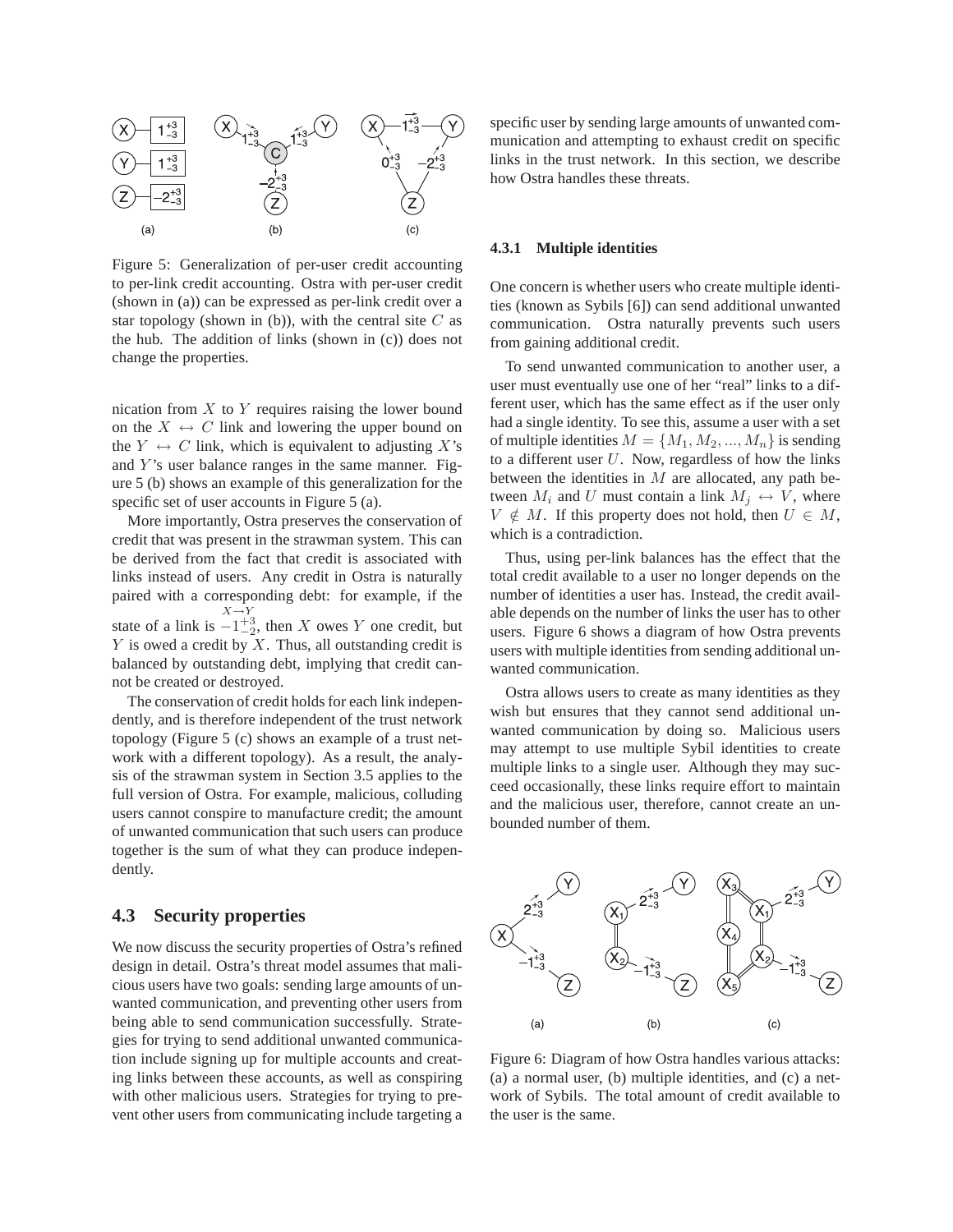#### **4.3.2 Targeting users**

Another concern is whether malicious users could collectively send a large amount of unwanted communication to a user, thus providing this victim with too much credit to receive any additional messages. This attack is possible when the attacking users collectively have more links to legitimate users than the victim, as exhausting the credit on one of the victim's links requires the malicious users exhaust the credit on one of their own links.

However, the victim has a simple way out by forgiving some of the debt on one of her links. If a user finds that she has too much credit on all of her links, she can forgive a small amount of debt from one of her friends. This is the same mechanism as transferring credit to the overflow account  $(C)$  described in Section 3. To see this equivalence, consider the star-topology trust network constructed in Section 4.2.3. In that case, a user transferring credit to the overflow account is essentially forgiving debt on their only link (to  $C$ ). This mechanism does not allow malicious users to send additional unwanted communication to the victim, as the victim only forgives debt to her direct friend (i.e., the victim's friend does not repeat the process).

### **4.3.3 Targeting links**

One final concern is whether malicious users could prevent large numbers of innocent users from communicating with each other by exhausting the credit on certain links in the trust network. If successful, such an attack could prevent a group of users from sending to the rest of the user population.

To exhaust the credit on specific links, attacking users would need both knowledge of the trust network topology and some control over trust path selection. Because the path selection is performed by the trusted site, the attacking users have the choice of only the destination and not the path. Even if we assume a powerful attacker who has control over the path selection, the trust network would need to have a topology that is susceptible to such an attack. For example, a barbell topology would be susceptible, as the link connecting the two halves of the network could be exhausted.

Analysis of current online social networks (which are typical trust networks) shows that these have a very dense core [18]. We show in Section 6 that the structure of these networks makes it unlikely that such an attack would succeed on a large scale.

### **5 Discussion**

In this section, we discuss some issues associated with deploying Ostra.

### **5.1 Joining Ostra**

Fundamentally, Ostra exploits the trust relationships in an existing social network of users to thwart unwanted communication. As a result, users are expected to acquire and maintain a certain number of social links to be able to communicate.

To join Ostra, a new user must be introduced to the system by an existing Ostra user. Requiring this form of introduction ensures that the trust network among users is connected and that each new user has at least one trust link. Thus, Ostra can be used only in conjunction with a "invitation-only" social network.

Users with few links in the trust network are more susceptible to credit exhaustion (whether accidental or malicious). Thus, there is an incentive for users to obtain and maintain a sufficient number of trust links. Establishing additional links can be done via the communication system after the user has joined Ostra. Link invitations are treated as normal messages, so users who attempt to send unwanted link invitations are blocked in the same manner as users who send other forms of unwanted communication.

## **5.2 Content classification**

Ostra requires that recipients classify incoming communication as either wanted or unwanted. Providing explicit feedback is a slight burden on the user, but it may be a small price to pay for a system that responds to each user's preferences and is free of the misclassifications that are common in current content-based filtering systems [2]. Moreover, the feedback can often be derived implicitly from a user's actions; for instance, deleting a message probably indicates that the message was unwanted, whereas archiving or replying to the message strongly indicates that it was wanted.

As an optimization in message-based communication systems, a user could maintain a whitelist indicating users from whom communication is immediately and unconditionally classified as wanted. In this case, Ostra would need to operate only among users who are not on each other's whitelists.

### **5.3 Parameter settings**

Ostra limits the amount of pending communication that a user can have, where a pending item of communication is one that was generated by the user but not yet classified by the receiver. In Section 6, we show that Ostra's design parameters  $(L, U, \text{ and } d)$  can be chosen such that most legitimate users are not affected by the rate limit, while the amount of unwanted communication is still kept very low.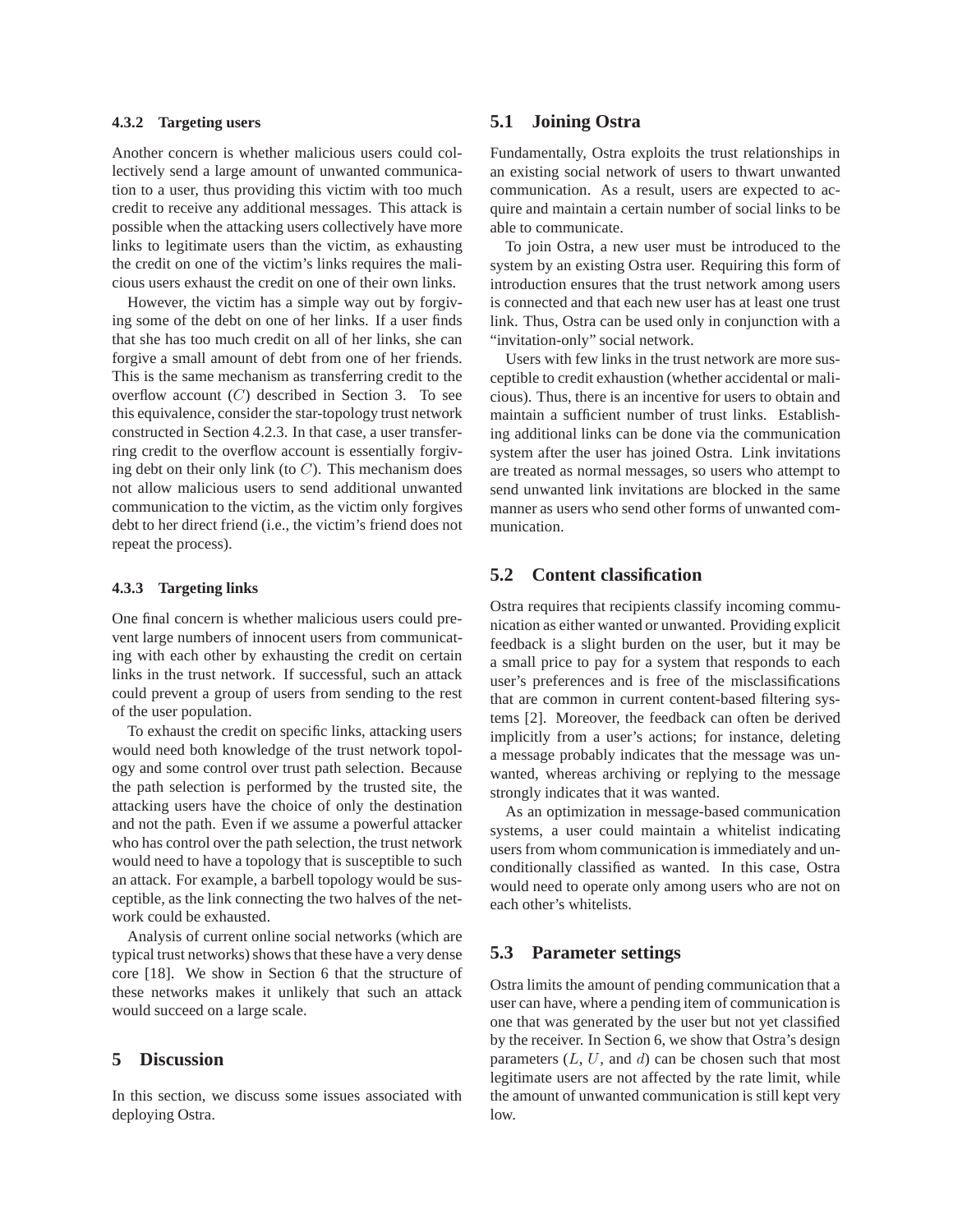The L parameter controls the number of unclassified items of communication a user can have at any one time. A large L allows many outstanding messages but also admits the possibility that a considerable amount of this outstanding communication would be unwanted. In contrast, an L close to 0 ensures that very little unwanted communication is received, at the cost of potentially ratelimiting legitimate senders. The  $d$  parameter represents the rate at which users who have sent unwanted communication in the past are "forgiven". Setting  $d$  too high allows additional unwanted communication, whereas setting it too low may unduly punish senders who have inadvertently sent unwanted communication in the past. In the Section 6, we show that the conservative settings of  $L=-3$  and  $d=10%$  per day provide a good trade-off in practice.

### **5.4 Compromised user accounts**

If a user's account password is compromised, the attacker can cause the user to run out of credit by sending unwanted communication. However, the amount of unwanted communication is still subject to the same limits that apply to any individual user. Moreover, a user would quickly detect that her account has been compromised, because she would find herself unable to generate communication.

### **6 Evaluation**

In this section, we present an experimental evaluation of our Ostra prototype. Using data from a real online social network and an email trace from our institute, we show how Ostra can effectively block users from sending large amounts of unwanted communication.

### **6.1 Experimental trust network**

To evaluate Ostra, we used a large, measured subset [18] of the social network found in the video-sharing Web site YouTube [25]. We extracted the largest strongly connected component consisting of symmetric links from the YouTube graph, which resulted in a network with 446,181 users and 1,728,938 symmetric links.

Strictly speaking, the YouTube social network does not meet Ostra's requirements, because there is no significant cost for creating and maintaining a link. Unfortunately, trust-based social networks that do meet Ostra's requirements cannot be easily obtained due to privacy restrictions. For instance, in the LinkedIn [16] professional networking site, users "vouch" for each other; link formation requires the consent of both parties and users tend to refuse to accept invitations from people they do not know and trust. But, unlike YouTube, it is not possible to crawl the LinkedIn network.

However, we were able to obtain the degree distribution of users in the LinkedIn network. We found that both YouTube and LinkedIn degree distributions follow the power-law with similar coefficients. We used maximum-likelihood testing to calculate the coefficients of the YouTube and LinkedIn graphs, and found them to be 1.66 and 1.58 (the resultant Kolmogorov-Smirnov goodness-of-fit metrics were 0.12 and 0.05, suggesting a good fit). This result, along with the previously observed similarity in online social networks' structure [18], leads us to expect that the overall structure of the YouTube network is similar to trust-based social networks like LinkedIn.

Despite their structural similarity, the YouTube social network differs from the LinkedIn trust network in one important aspect: some users in YouTube collect many links (one user had a degree of over 20,000!). The maximum degree of users in actual trust-based social networks tends to be much smaller. Anthropological studies [8] have shown that the average number of relationships a human can actively maintain in the real world is about 150 to 200. Because the amount of unwanted communication a user can send in Ostra is proportional to her degree in the trust network, the results of our YouTubebased evaluation may understate the performance of Ostra on a real trust-based network.

### **6.2 Experimental traffic workload**

We were unable to obtain a communication trace of the same scale as the social network we use. Therefore, we had to make some assumptions about the likely communication pattern within the social network. We expect that users communicate with nearby users much more often than they communicate with users who are far away in the social network. To validate this hypothesis, we collected an email trace from our organization, consisting of two academic research institutes with approximately 200 researchers. Our anonymized email trace contains all messages sent and received by the mail servers for 100 days, and the anonymized addresses in the trace are flagged as internal or external addresses.

Similar to previous studies [5, 21], we extracted a social network from the email data by examining the messages sent between internal users. Specifically, we created a symmetric link between users who sent at least three emails to each other. We filtered out accounts that were not owned by actual users (e.g., helpdesk tickets and mailing lists), resulting in a large strongly connected component containing 150 users and covering 13,978 emails.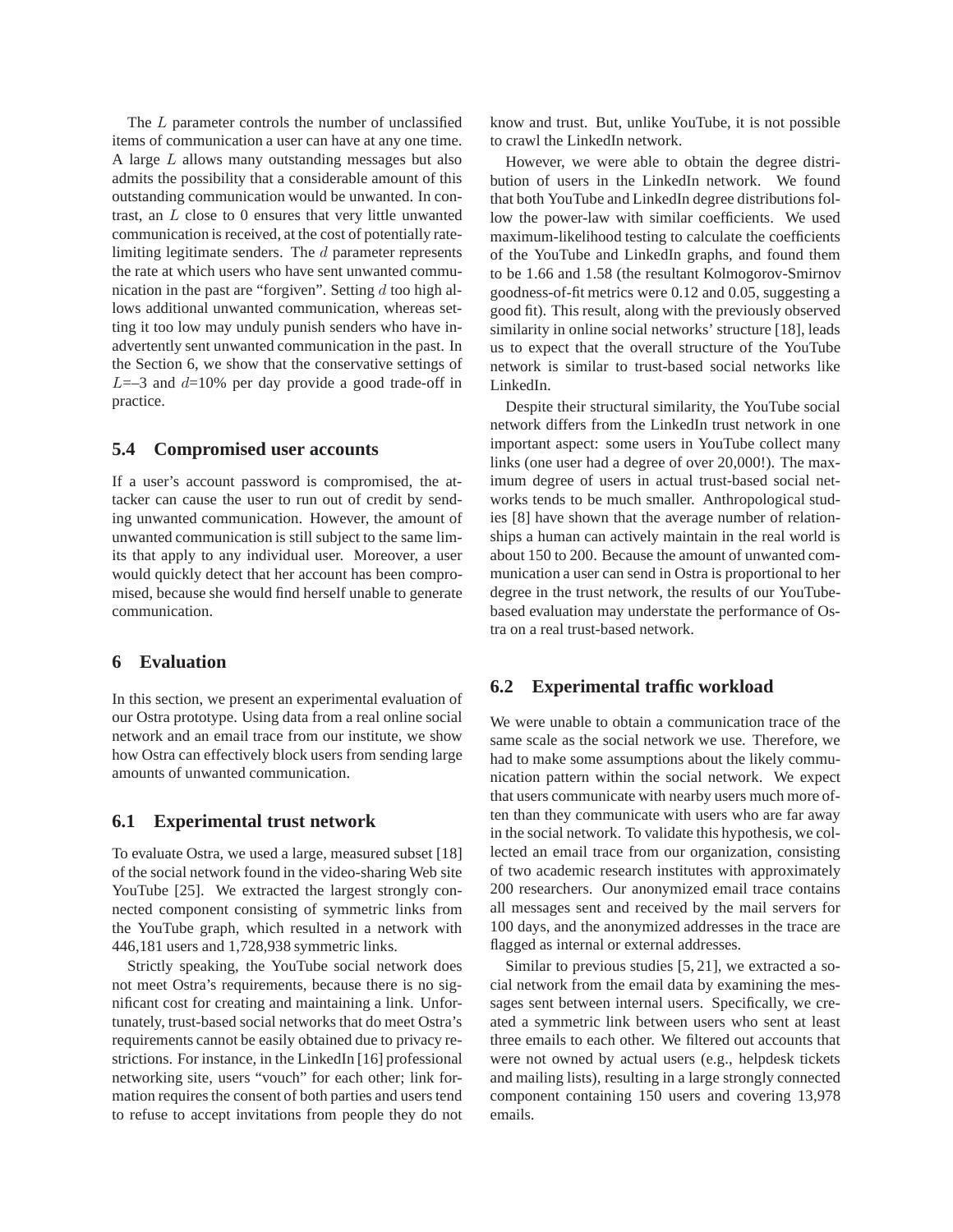

Figure 7: Cumulative distribution (CDF) of distance between sender and receiver for our email trace. The observed data show a strong bias toward proximity when compared to randomly selected destinations.

We then examined the social network distance between sender and receiver for all messages sent between these 150 users. Figure 7 compares the resulting distance distribution with one that would result had the senders selected random destinations. We found that the selection of senders had a very strong proximity bias: over 93% of all messages were sent to either a friend or a friend of a friend, compared to the expected 14% if the senders were chosen randomly. Thus, we expect that in practice, most communication in Ostra is directed to nearby users, significantly reducing the average path lengths in the trust network.

### **6.3 Setting parameters**

We also used the email trace to determine the appropriate settings for the Ostra parameters  $L$  and  $U$ . To do this, we examined the rate at which users sent and received messages. The trace contains 50,864 transmitted messages (an average of 3.39 messages sent per user per day) and 1,003,819 received messages (an average of 66.9 messages received per user per day). The system administrators estimated that the incoming messages in the email trace consisted of approximately 95% junk mail. Clearly, most of these receptions would not occur in an actual Ostra deployment. However, we could not access the spam filter's per-message junk mail tags, so we randomly removed 95% of the incoming messages as junk.

To determine how often a given setting of  $L$  and  $U$  would affect Ostra, we simulated how messages in the email trace would be delayed due to the credit bounds. We ran two experiments with different assumptions about the average delay between the time when a message arrives and the time when the receiving user classifies the message. We first simulated casual email users who classify messages after six hours, and we then simulated heavy email users who classify messages after two hours.

|             | Avg. classific. | <b>Fraction</b> | Delay (h)     |      |      |
|-------------|-----------------|-----------------|---------------|------|------|
|             | delay(h)        | delayed         | Avg.          | Med. | Max. |
| <b>Send</b> |                 | 0.38%           | $2.2^{\circ}$ | 19   | 7.6  |
|             |                 | 0.57%           | 6.1           | 5.3  | 23.6 |
| Recy        |                 | 1.3%            | 4.1           | 3.2  | 13.2 |
|             |                 | 1.3%            | 16.6          | 14.7 | 48.6 |

Table 3: Message delays in sending (Send) and receiving (Recv) with  $L=-3$  and  $U=3$ . The delays are shown for heavy email users (2 hour average classification delay) and casual email users (6 hour average classification delay).

Table 3 presents the results of these two experiments with  $L=-3$  and  $U=3$ . We found that messages are rarely delayed (less than 1.5% of the time in all cases), and that the average delay is on the order of a few hours. We also found that the delays for receiving messages are more significant than the delays for sending messages. We believe this is an artifact of our methodology. Over 98% of the delayed messages were received by just 3 users. In practice, it is likely that these users (who receive a high volume of relevant email) check and classify their email very frequently. This effect would reduce the frequency and magnitude of delays, but our simulation does not account for it.

### **6.4 Effectiveness of Ostra**

In this section, we simulate deployments of Ostra in a message-based system (such as the messaging service on Flickr) and in a content-sharing system (such as YouTube). We evaluate Ostra under three traffic workloads: *Random*, where users select destinations randomly; *Proximity*, where users select destinations with the distribution that was observed in Section 6.2; and *YouTube*, where users send to a single YouTube account in the network. We show that in all cases, Ostra effectively bounds the rate at which malicious users can send unwanted communication while not impeding wanted communication.

#### **6.4.1 Expected performance**

Ostra limits the amount of unwanted communication that can be sent. A single user user can send unwanted communication at a rate of at most  $d * L * D + S$ , where D is the degree of the user. Thus, the rate at which a malicious user can send unwanted communication is in direct proportion to her degree. As the  $d$  or  $L$  parameters are increased, we expect the rate of unwanted communication to increase accordingly. Additionally, as the proportion of malicious users in the network increases, we expect the overall rate of unwanted messages to increase.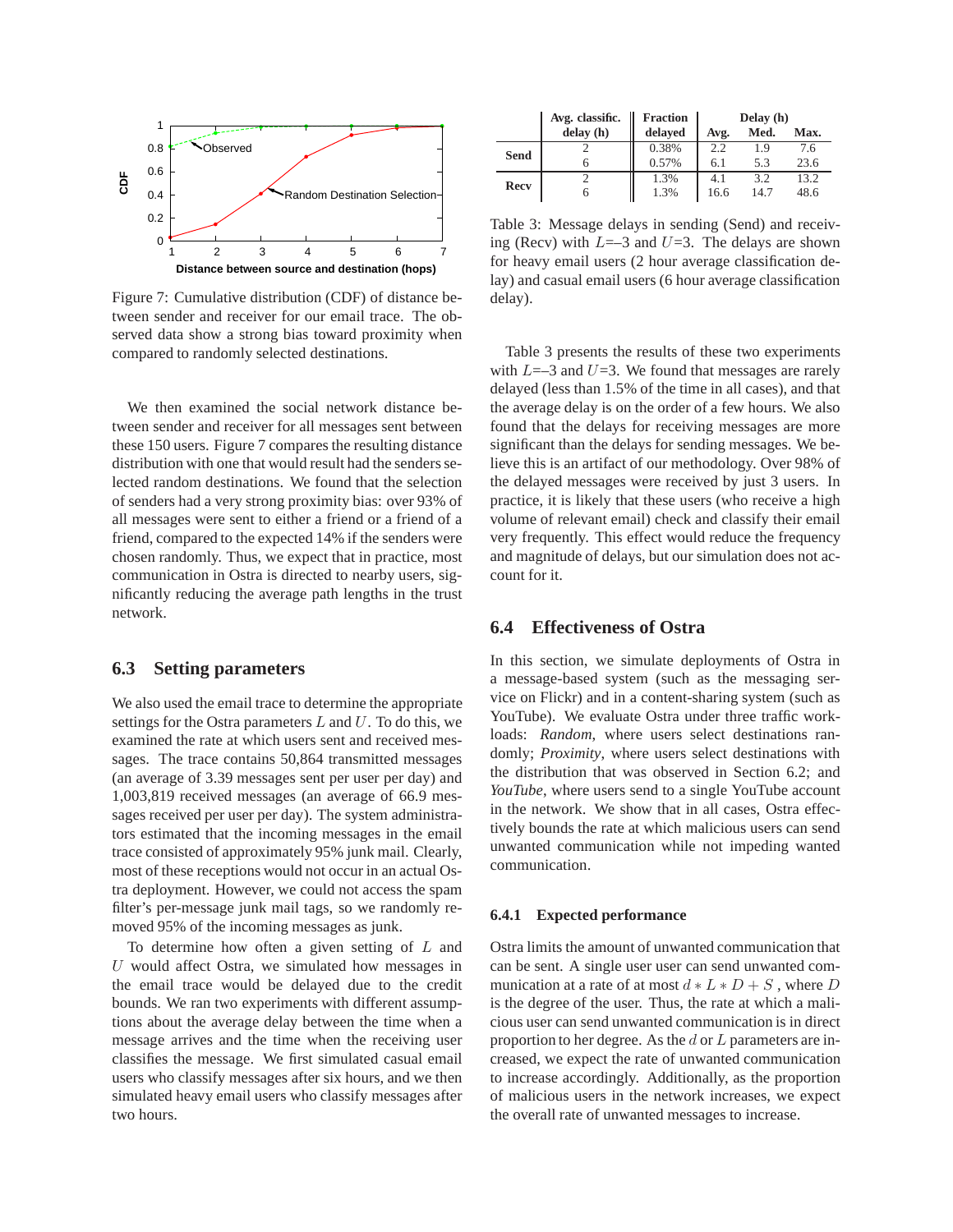

Figure 8: Amount of unwanted communication received by good users as the number of attackers is varied. As the number of attackers is increased, the number of unwanted messages delivered scales linearly.

#### **6.4.2 Preventing unwanted communication**

In this section we verify experimentally that Ostra performs as described in Section 6.4.1. Unless otherwise noted, the experiments were run with 512 randomly chosen attackers (approximately 0.1% of the population),  $L=-3$ ,  $U=3$ , and  $d=10%$  per day. Each good user sent 2 messages and each attacker sent 500 messages.

To evaluate Ostra in the context of a content-sharing site, we modeled Ostra working in conjunction with YouTube. For these experiments, we configured the network so that uploading a video involves sending a message via Ostra to a single 'YouTube' account in the network. An existing, well-connected user (1,376 links) in the core of the network was selected to represent this account.

We first show that the rate at which users receive unwanted communication varies with the number of attacking users. In Figure 8, we present the results of experiments in which we vary the number of attackers in the network between 1 and 4,096 users (0.0002% to 1% of the network). We examine the rate at which unwanted messages were received by non-attacking users, along with the expected bound derived from the equations in Section 6.4.1.

As can be seen in Figure 8, Ostra effectively bounds the number of unwanted messages in proportion to the fraction of users who send unwanted communication. Even with 1% of the network sending unwanted messages, each legitimate user receives only 0.22 unwanted messages per week, translating to approximately 12 unwanted messages per year.

Next, we explore Ostra's sensitivity to system parameter settings and other conditions. Important parameters in Ostra are the credit bounds  $L$  and  $U$  for each link. If these bounds are set too high, attackers can send many messages before being cut off. However, if these bounds are set too low, a legitimate user could be temporarily prevented from sending messages. Figure 9 shows how



Figure 9: Amount of unwanted communication received by good users as the maximum credit imbalance per link is varied.

the rate of unwanted message delivery is affected by the maximal credit imbalance across a link. As the maximum allowed imbalance increases, the amount of unwanted communication received by good users increases, as expected.

Finally, we examine the sensitivity of Ostra to the false positive rate of legitimate users' message classification. In other words, if users incorrectly mark other good users' messages as unwanted, how often are users blocked from sending message? We show how this probability of false classification affects the proportion of messages that cannot be sent in Figure 10. As can be seen, even a high false positive rate of 30% results in only a few blocked messages. This resiliency results from the rich connectivity of the social network (i.e., if one link becomes blocked, the users can route through other friends), and the fact that the false positive rate affects all users equally.

In the case of the content-sharing site, because all paths intersect, good users are blocked more quickly as the amount of content that is marked as unwanted increases. For example, when the false classification rate is 64%, about 40% of messages cannot be sent. However, it seems very unlikely that the moderator of a sharing site would misclassify content at such a high rate.



Figure 10: Proportion of messages delivered versus false classification probability for wanted messages.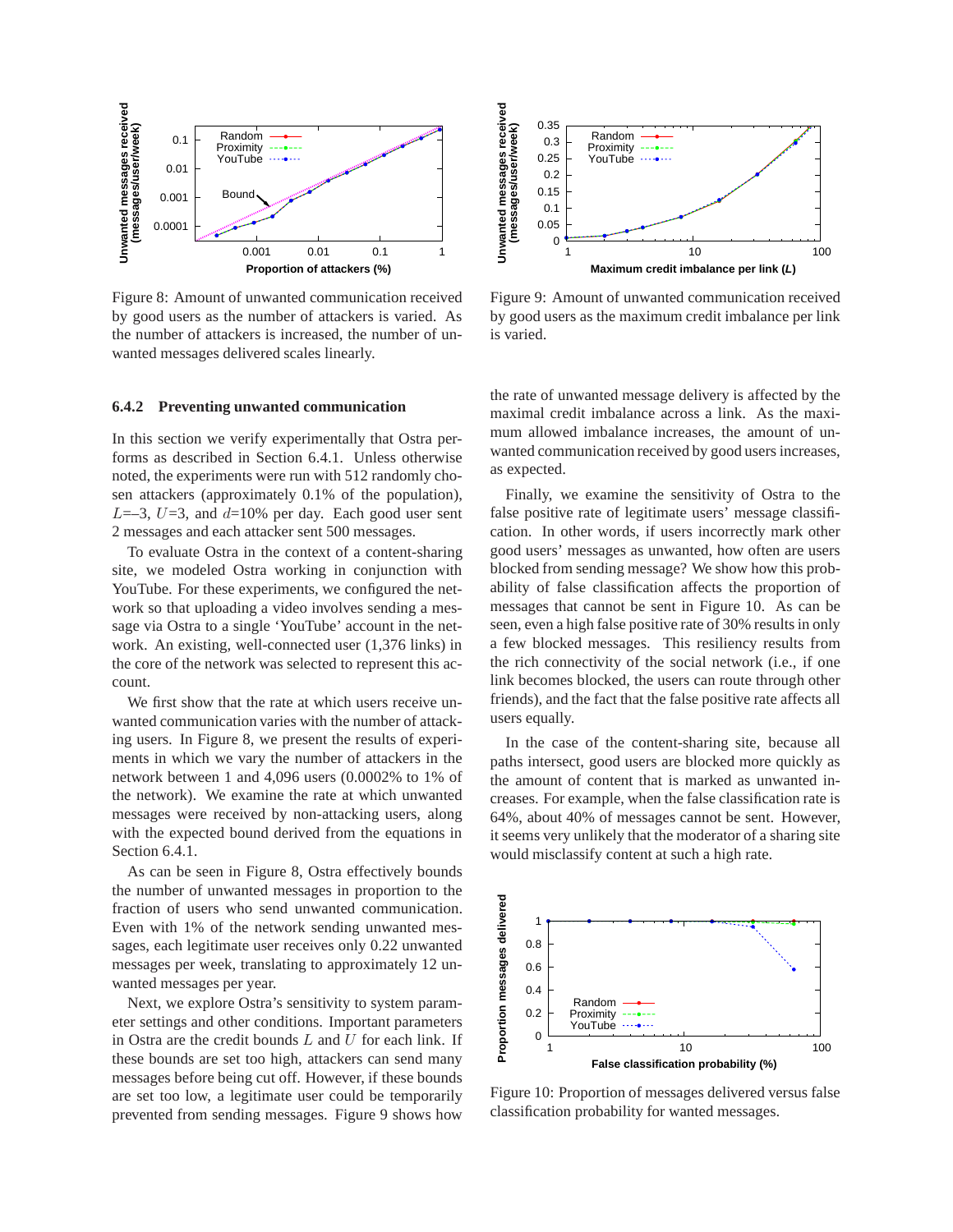

Figure 11: Proportion of 3,000 random user pairs for which the min-cut was not adjacent to one of the users, as a function of the lower of the two users' degrees. The fraction decreases as the users become well-connected, suggesting that a trust network with well-connected users is not vulnerable to link attacks.

#### **6.4.3 Resilience to link attacks**

In a potential security attack discussed in Section 4, malicious users attempt to exhaust credit on a set of links inside the trust network, i.e., links other than the attackers' adjacent links. If successful, this attack could disrupt communication for innocent users. To evaluate whether a real-world social network is susceptible to this attack, we performed a min-cut analysis of the YouTube social network.

Assuming uniform link weights of one, we calculated the min-cuts between 3,000 randomly selected pairs of users. (A min-cut is a minimal set of links that, if removed, partitions two users; note that several such cuts can occur between two users.) We then looked for cases in which the set of links involved in a min-cut for a given pair of users differed from the set of links adjacent to either one of the two users. Such a min-cut could be the target of an attack, because the attackers could exhaust credit on this set of links before they exhaust the credit on their own links.

Figure 11 plots the proportion of user pairs for which the min-cut was not adjacent to one of the users, as a function of the lower of the two users' degrees. The results suggest that vulnerable links inside the network occur rarely, and that their frequency decreases with the degree of user connectivity. Therefore, the better connected users are in the trust network, the more robust the network is to link attacks. Because users in Ostra already have an incentive to maintain a certain number of links for other reasons, one would expect that a real Ostra trust network would not be vulnerable to link attacks.

### **7 Decentralizing Ostra**

The design of Ostra we have described so far assumes the existence of a trusted, centralized component that maintains the trust network and credit state. This design is suitable for centralized communication systems, such as those hosted by a Web site. Peer-to-peer communication systems with a centralized "tracker" component can also use this design. However, completely decentralized systems like SMTP-based email cannot use it. In this section, we briefly sketch out a design of Ostra that works without any trusted, centralized components.

## **7.1 Overview**

In the absence of a trusted, centralized entity, both the trust network and the credit state must be distributed. We assume that each participating user runs an Ostra software agent on her own computer. This Ostra agent stores the user's key material and maintains secure network connections to the Ostra agents of the user's trusted friends. The two Ostra agents adjacent to a trust link each store a copy of the link's balance and bounds.

Ostra authorization requires a route computation in the trust network. Because user trust networks can be very large (many online social networks have hundreds of millions of users), the path computation must be scalable. Moreover, it is assumed that users wish to keep their trust relationships private. In a centralized design, such privacy can be ensured easily. In the decentralized design, this concern complicates the distributed route computation, as no user has a global view of the trust network.

In the sections below, we sketch out distributed designs for the route computation, for maintaining link balances and for ensuring that users follow the Ostra protocol.

## **7.2 Routing**

Routing in large networks is a well-studied problem. We use a combination of existing techniques for distributed route discovery in large trust networks.

We divide the problem into two cases. To find routes within the local neighborhood of a user (e.g., all users within three hops), we use an efficient bloom filterbased [3] mechanism. To discover longer paths, we use landmark routing [23] to route to the destination's neighborhood and then use bloom filters to reach the destination. Each user creates and publishes a bloom filter (representing her local neighborhood) and a landmark coordinate (representing her location in the global network).

A user's bloom filter represents the set of users within the two-hop neighborhood of the user's trust network. Thus, given a destination's bloom filter, a user can determine whether any of her friends are within the destination's two-hop neighborhood. If so, the user has found the next hop toward the destination. The solution works on arbitrary connected graphs. However, the approach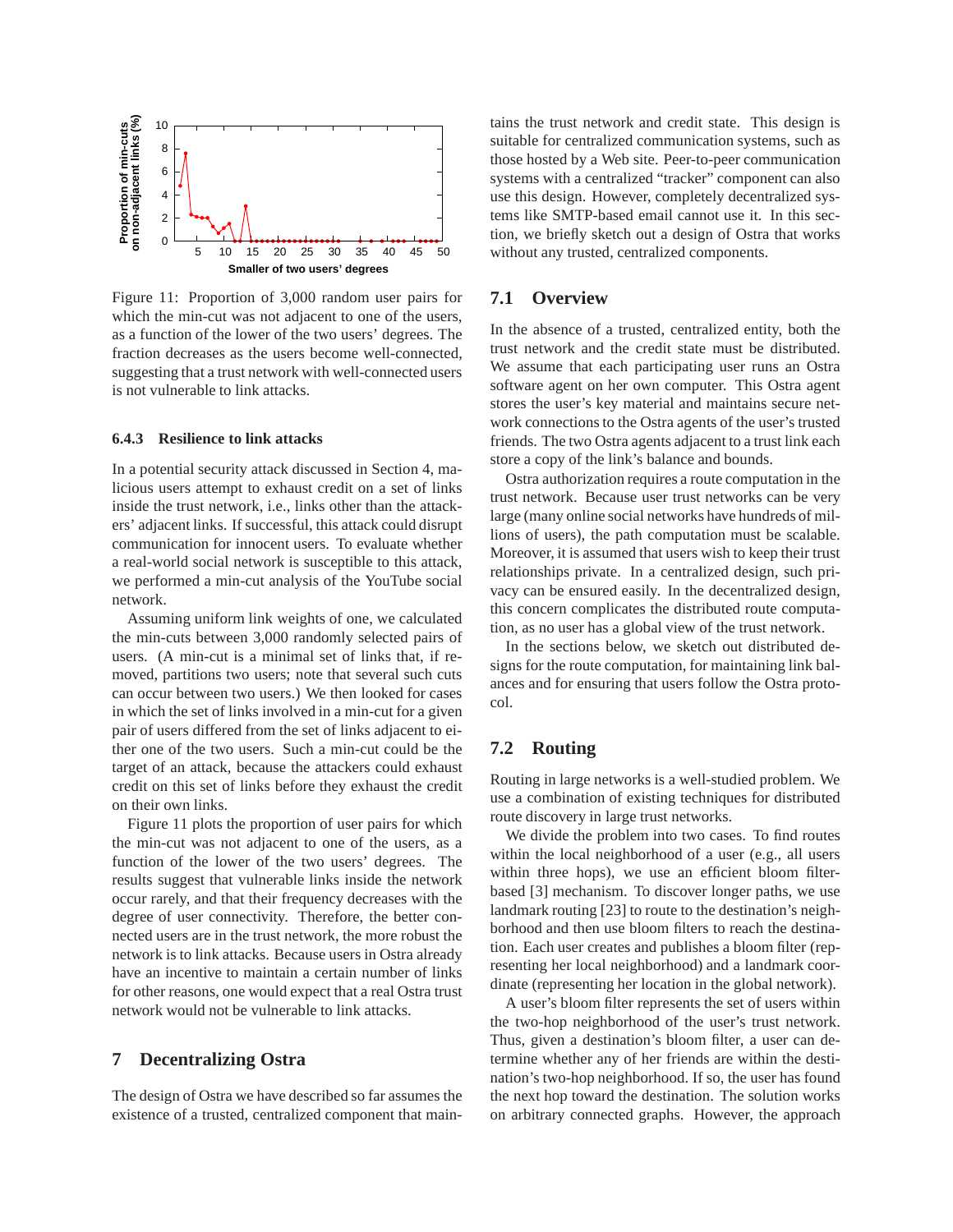is most efficient in sparse graphs in which the three-hop neighborhood accounts for a small percentage of the total network. Many real-world trust networks, such as social networks, have this property [18].

For long paths, we use landmark routing to reach the destination's neighborhood. A small subset of the user population is chosen as landmarks, and every user in the network determines her hop distance and the next hop to each of these landmarks. The landmarks are selected such that every user is within three hops of at least one landmark. Then, the resultant coordinate system can be used to route to within three hops of any destination user, and the bloom filters to reach the destination. Thus, given a destination user's coordinate, a user can first route to a landmark user who is "near" the destination, and this landmark user can then use bloom filter routing for the last few hops.

Preliminary analysis reveals that these two mechanisms are practical. On the YouTube social network from Section 6, more than 90% of users' bloom filters are smaller than 4 kilobytes. Additionally, with only 765 users (0.16% of the population) as landmarks, the remaining users can route to more than 89% of the network. The remaining, unrouteable users are mostly weakly connected and possess only a single link. In a real Ostra trust network, such users would seek more trust relationships, making them reachable as well.

### **7.3 Decentralized credit update**

When the path in the trust network between the sender and receiver has been determined, the credit balances and bounds are updated in a decentralized manner during authorization, classification, and token expiration.

During authorization, the sender sends a signed authorization request message along the path. This request includes a unique identifier, the public key of the destination, and the destination's bloom filter and coordinate. Each user along the path (i) forwards the message, (ii) updates the balances and bounds of the message's incoming and outgoing links according to the rules stated below, (iii) records the destination, request identifier, previous hop, next hop, and expiration time of the request, and (iv) sets a timer for the expiration time. When the destination receives the request, it issues a signed token and sends it directly to the sender.

The link bounds are updated as follows. Each user along the path increments the lower bound  $L$  for the next hop, as was done in the centralized Ostra described in Section 4. Thus, the state of the network after a token is issued is exactly as shown in Figure 4 (b).

During classification, the destination sends a signed classification message along the path in the reverse direction. Each user checks if she has a record of a matching



Figure 12: Diagram of how credit exchange occurs when  $X$  sends to  $W$ , with the penalty for dropping being one credit. The state of the link credits is shown (a) before the message is sent, (b) before the message is classified, and (c) after the timeout  $T$  if  $Z$  drops the message.

authorization request. If so, the adjustments of the link bounds performed during the authorization are undone, and the link balances are adjusted as described below. The message is then forwarded, and the record is deleted. Otherwise, if no matching record exists, the message is ignored.

The link balances are adjusted as was done in the centralized case. If the message was classified as wanted, the link balances are not changed, as shown in Figure 4 (d). However, if the message was classified as unwanted, each user raises the credit balance of the next hop in the path (the user to whom the original request was forwarded) and lowers the credit balance of the previous hop (the user from whom the original request was received). In this case, the resultant state of the network is shown in Figure 4 (c).

When the timer associated with an authorization request expires, then the user undoes the adjustments made to the link states during the authorization phase and deletes the request record.

Because authorization and classification messages are forwarded by the Ostra agents of users in the trust network, one concern is whether malicious users can simply drop such incoming messages. To protected against this, we provide users with an incentive to forward authorization requests and responses: users penalize the next hop along the path by lowering the next hop's credit if the message does not reach its destination.

Each user along the path adjusts the next hop's upper bound  $U$  by a penalty amount during the authorization phase. When the message is classified by the destination, the bound is restored. Otherwise, if a user drops the message, each of the users penalizes the next hop after the timeout  $T$ . An example is shown in Figure 12: while the message is pending classification (b), both the upper bound  $U$  and the lower bound  $L$  are changed to account for all possible outcomes. In the case in which  $Z$  drops the message (c),  $X$  penalizes  $Y$ , and  $Y$  penalizes Z. Thus, Z is penalized for dropping the message, whereas  $Y$ , who properly forwarded the message, has a neutral outcome.